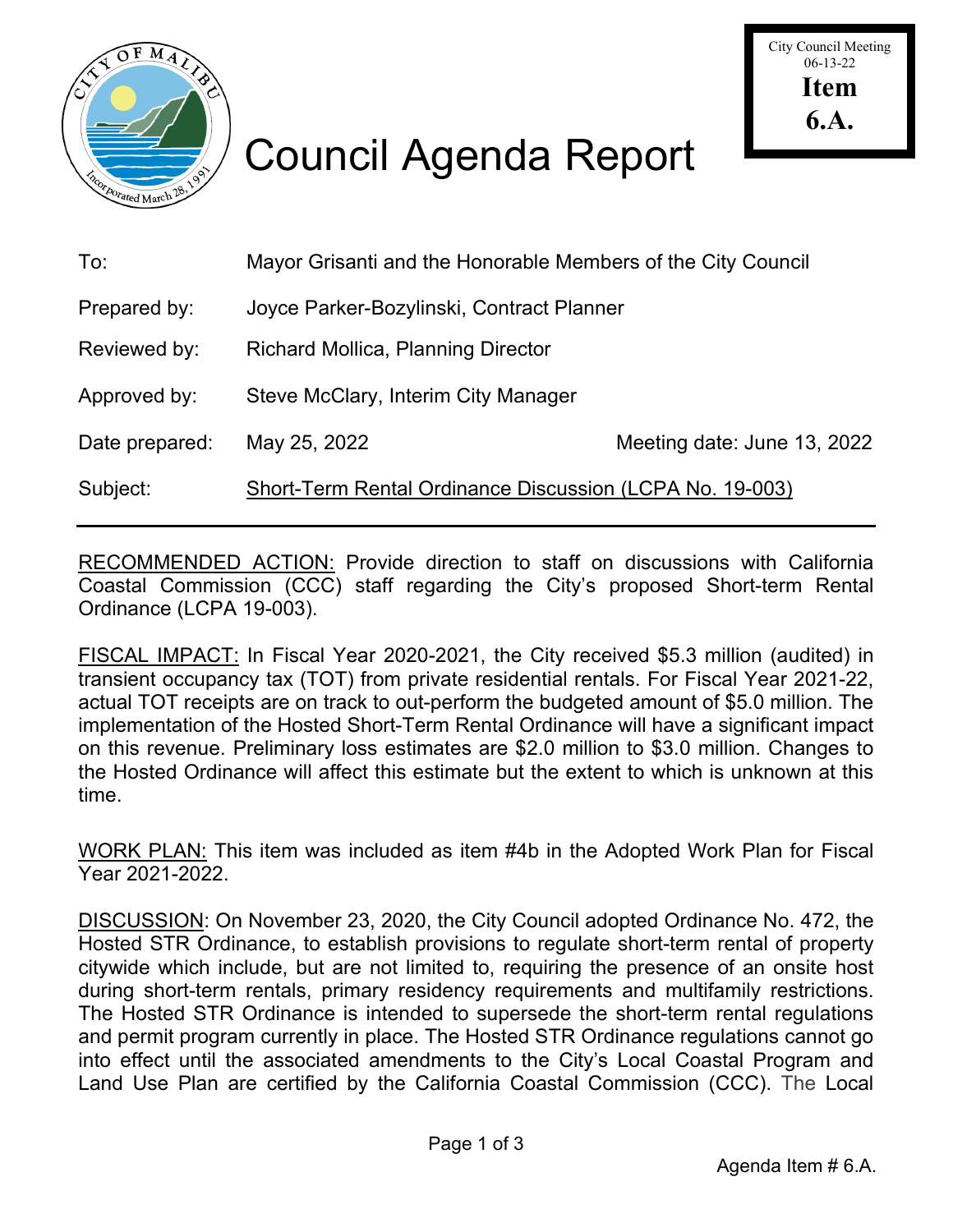Coastal Program Amendment (LCPA), as recommended by the City Council, was received by the CCC on December 9, 2020 and is currently under its review.

CCC staff contacted City Staff to inform the City that the CCC was moving towards recommending denial of the LCPA. CCC staff believes that the hosted-only provision for single-family properties will reduce the availability of STRs in the City, and unlike Santa Monica, the City has fewer overnight accommodations (hotel rooms and bed and breakfasts) to make up for the loss of those STRs. CCC staff stated they believe that many people would not want to rent an STR if the homeowner was living in the house at the same time. CCC staff felt that single-family properties with existing guest houses or second units would be the properties that would most likely utilize the hosted-only provision since either the single-family house or the accessory building could be utilized as a STR. City staff is currently developing a list of those properties along with a list of properties with existing legal accessory structures.

CCC staff expressed a willingness to work with the City towards a mutually agreeable modification to the LCPA before the Commission considers the LCPA. The CCC must act on the amendment request by early November 2022, which means that the latest the CCC could hear the item at a public meeting would be at its October 2022 meeting which will be held in San Diego. The September meeting with be in the Central (Santa Cruz, Monterey, San Luis Obispo) area. The next scheduled meeting in the South Central (Santa Barbara, Ventura, and Los Angeles) area would be in August 2022. Any proposed modifications would need to be agreed upon well in advance of that hearing in order for CCC staff to meet staff report submittal deadlines.

In Fiscal Year 2020-21 the CCC certified LCP amendments related to STRs for the Cities of Carmel-by-the-Sea, Oxnard, and Laguna Beach as well as the County of Santa Cruz. Coastal staff indicated that while each city/county has its own set of unique issues based on local circumstances the key is to find a balance that would not overly restrict STRs while at the same time minimizing impacts on residential neighborhoods. While there were a range of approaches taken by other cities, given the hearing timeline for the City's LCPA, it would be difficult for staff to complete the needed in-depth analysis for some of the approaches taken by other cities such as limiting the number of permits by neighborhoods.

CCC staff informed City staff that other cities/counties have proposed allowing both hosted and non-hosted STRs. The CCC staff indicated that the City could consider allowing non-hosted STRs only during certain higher demand periods of the year. One of the draft ordinances considered by the City Council (August 10, 2020) established a STR permit system with three types of permits: 1) primary resident, 2) non-primary resident, and 3) multifamily with different permit requirements and permissions for each permit type. Non-primary residents could operate STRs only between April 1 and September 30 of each year. While that ordinance allowed STRs for non-primary residents only during